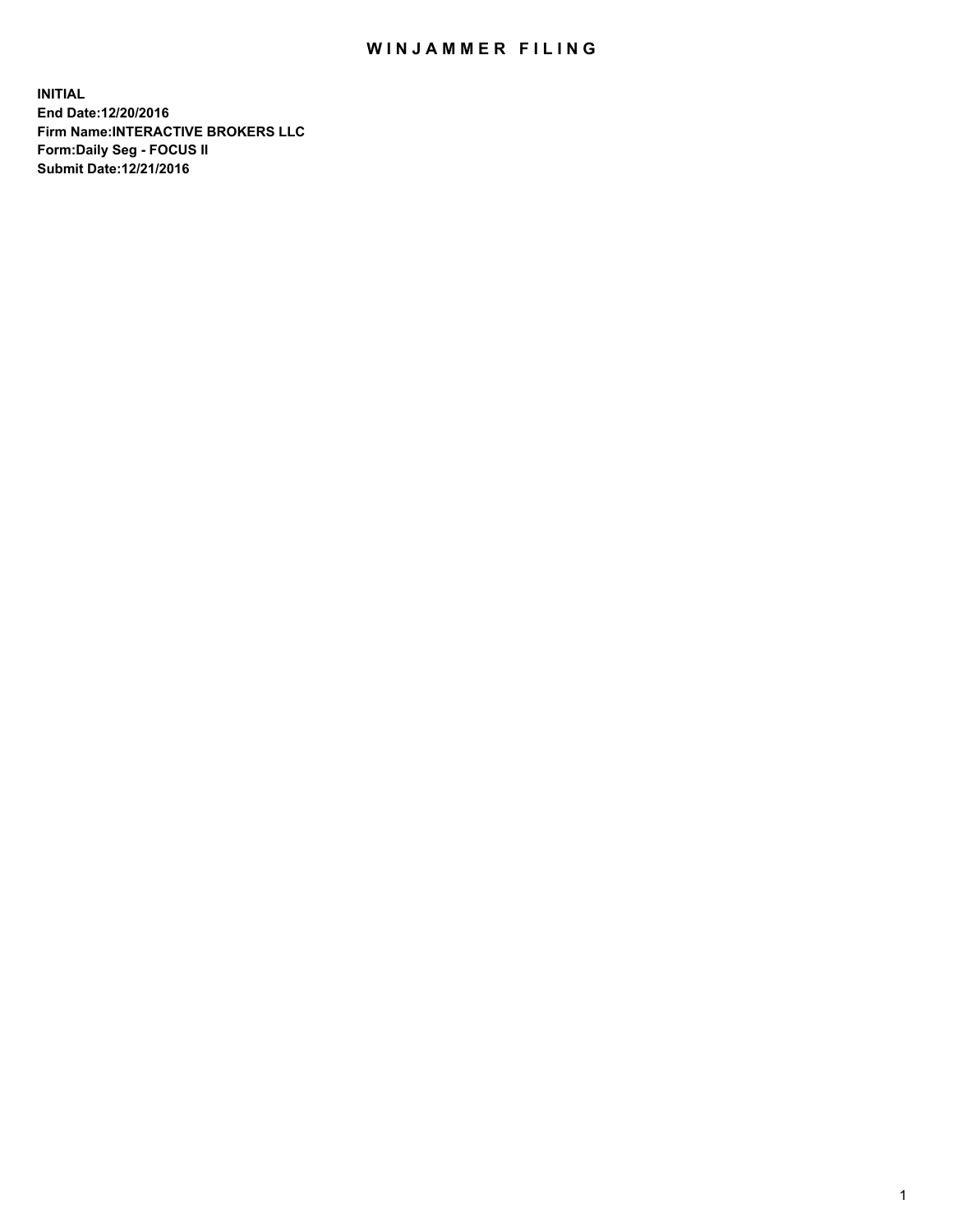## **INITIAL End Date:12/20/2016 Firm Name:INTERACTIVE BROKERS LLC Form:Daily Seg - FOCUS II Submit Date:12/21/2016 Daily Segregation - Cover Page**

| Name of Company<br><b>Contact Name</b><br><b>Contact Phone Number</b><br><b>Contact Email Address</b>                                                                                                                                                                                                                          | <b>INTERACTIVE BROKERS LLC</b><br>James Menicucci<br>203-618-8085<br><u>jmenicucci@interactivebrokers.c</u><br>om |
|--------------------------------------------------------------------------------------------------------------------------------------------------------------------------------------------------------------------------------------------------------------------------------------------------------------------------------|-------------------------------------------------------------------------------------------------------------------|
| FCM's Customer Segregated Funds Residual Interest Target (choose one):<br>a. Minimum dollar amount: ; or<br>b. Minimum percentage of customer segregated funds required:%; or<br>c. Dollar amount range between: and; or<br>d. Percentage range of customer segregated funds required between:% and%.                          | $\overline{\mathbf{0}}$<br>0<br>155,000,000 245,000,000<br>0 <sub>0</sub>                                         |
| FCM's Customer Secured Amount Funds Residual Interest Target (choose one):<br>a. Minimum dollar amount: ; or<br>b. Minimum percentage of customer secured funds required:%; or<br>c. Dollar amount range between: and; or<br>d. Percentage range of customer secured funds required between:% and%.                            | $\overline{\mathbf{0}}$<br>$\overline{\mathbf{0}}$<br>80,000,000 120,000,000<br>00                                |
| FCM's Cleared Swaps Customer Collateral Residual Interest Target (choose one):<br>a. Minimum dollar amount: ; or<br>b. Minimum percentage of cleared swaps customer collateral required:% ; or<br>c. Dollar amount range between: and; or<br>d. Percentage range of cleared swaps customer collateral required between:% and%. | $\overline{\mathbf{0}}$<br>$\overline{\mathbf{0}}$<br>0 <sub>0</sub><br><u>00</u>                                 |

Attach supporting documents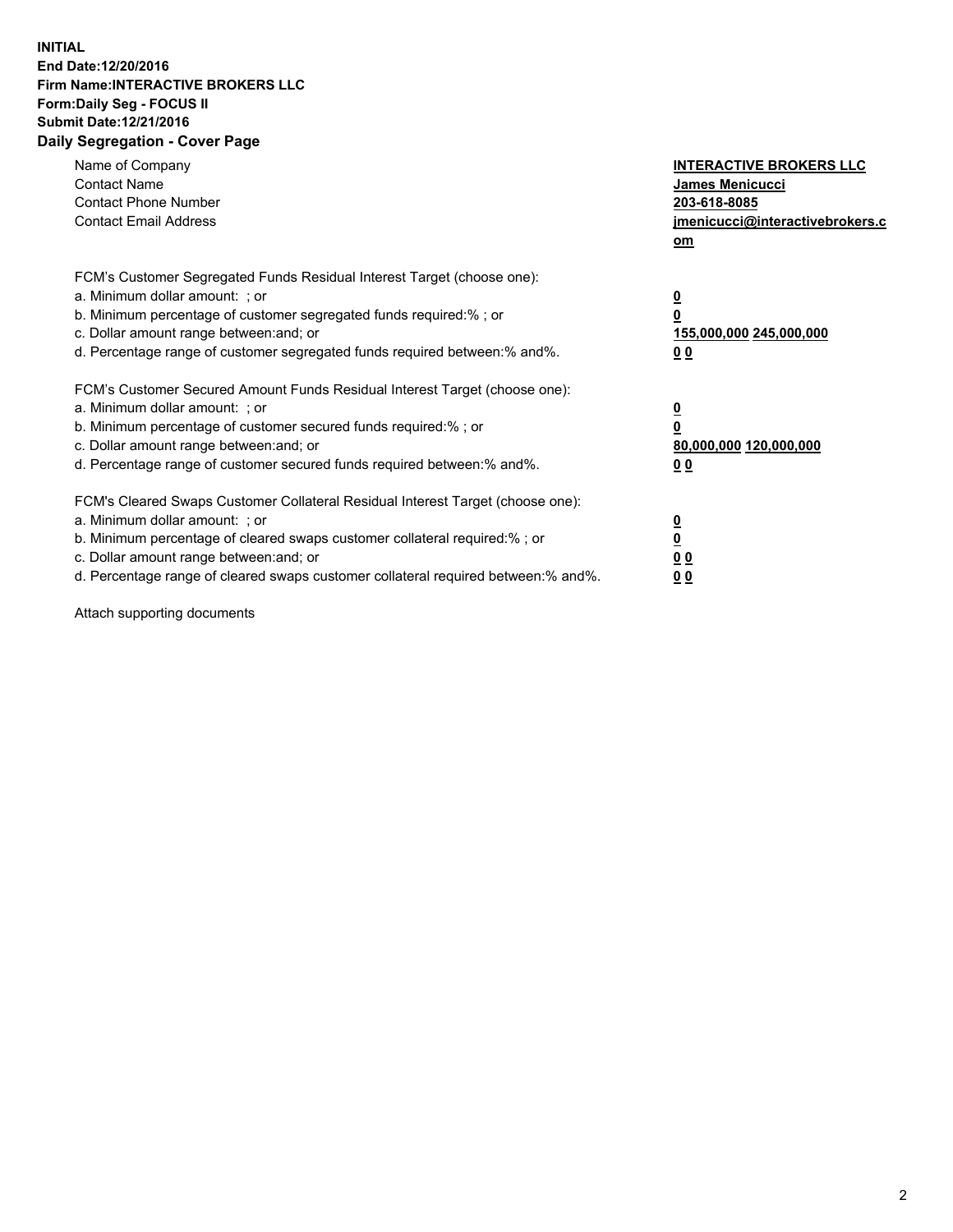## **INITIAL End Date:12/20/2016 Firm Name:INTERACTIVE BROKERS LLC Form:Daily Seg - FOCUS II Submit Date:12/21/2016 Daily Segregation - Secured Amounts**

|     | Daily Jegiegation - Jeculeu Alliounts                                                                      |                                  |
|-----|------------------------------------------------------------------------------------------------------------|----------------------------------|
|     | Foreign Futures and Foreign Options Secured Amounts                                                        |                                  |
|     | Amount required to be set aside pursuant to law, rule or regulation of a foreign                           | $0$ [7305]                       |
|     | government or a rule of a self-regulatory organization authorized thereunder                               |                                  |
| 1.  | Net ledger balance - Foreign Futures and Foreign Option Trading - All Customers                            |                                  |
|     | A. Cash                                                                                                    | 337,754,353 [7315]               |
|     | B. Securities (at market)                                                                                  | $0$ [7317]                       |
| 2.  | Net unrealized profit (loss) in open futures contracts traded on a foreign board of trade                  | 14,645,444 [7325]                |
| 3.  | Exchange traded options                                                                                    |                                  |
|     | a. Market value of open option contracts purchased on a foreign board of trade                             | 327,733 [7335]                   |
|     | b. Market value of open contracts granted (sold) on a foreign board of trade                               | $-23,815$ [7337]                 |
| 4.  | Net equity (deficit) (add lines 1. 2. and 3.)                                                              | 352,703,715 [7345]               |
| 5.  | Account liquidating to a deficit and account with a debit balances - gross amount                          | 74,045 [7351]                    |
|     | Less: amount offset by customer owned securities                                                           | 0 [7352] 74,045 [7354]           |
| 6.  | Amount required to be set aside as the secured amount - Net Liquidating Equity                             | 352,777,760 [7355]               |
|     | Method (add lines 4 and 5)                                                                                 |                                  |
| 7.  | Greater of amount required to be set aside pursuant to foreign jurisdiction (above) or line                | 352,777,760 [7360]               |
|     | 6.                                                                                                         |                                  |
|     | FUNDS DEPOSITED IN SEPARATE REGULATION 30.7 ACCOUNTS                                                       |                                  |
| 1.  | Cash in banks                                                                                              |                                  |
|     | A. Banks located in the United States                                                                      | 3,535,938 [7500]                 |
|     | B. Other banks qualified under Regulation 30.7                                                             | 0 [7520] 3,535,938 [7530]        |
| 2.  | Securities                                                                                                 |                                  |
|     | A. In safekeeping with banks located in the United States                                                  | 391,561,928 [7540]               |
|     | B. In safekeeping with other banks qualified under Regulation 30.7                                         | 0 [7560] 391,561,928 [7570]      |
| 3.  | Equities with registered futures commission merchants                                                      |                                  |
|     | A. Cash                                                                                                    | $0$ [7580]                       |
|     | <b>B.</b> Securities                                                                                       | $0$ [7590]                       |
|     | C. Unrealized gain (loss) on open futures contracts                                                        | $0$ [7600]                       |
|     | D. Value of long option contracts                                                                          | $0$ [7610]                       |
|     | E. Value of short option contracts                                                                         | 0 [7615] 0 [7620]                |
| 4.  | Amounts held by clearing organizations of foreign boards of trade                                          |                                  |
|     | A. Cash                                                                                                    |                                  |
|     | <b>B.</b> Securities                                                                                       | $0$ [7640]<br>$0$ [7650]         |
|     | C. Amount due to (from) clearing organization - daily variation                                            |                                  |
|     | D. Value of long option contracts                                                                          | $0$ [7660]<br>$0$ [7670]         |
|     |                                                                                                            |                                  |
| 5.  | E. Value of short option contracts                                                                         | 0 [7675] 0 [7680]                |
|     | Amounts held by members of foreign boards of trade                                                         |                                  |
|     | A. Cash<br><b>B.</b> Securities                                                                            | 65,675,907 [7700]<br>$0$ [7710]  |
|     |                                                                                                            |                                  |
|     | C. Unrealized gain (loss) on open futures contracts                                                        | 13,384,475 [7720]                |
|     | D. Value of long option contracts                                                                          | 327,733 [7730]                   |
|     | E. Value of short option contracts                                                                         | -23,814 [7735] 79,364,301 [7740] |
| 6.  | Amounts with other depositories designated by a foreign board of trade                                     | 0 [7760]                         |
| 7.  | Segregated funds on hand                                                                                   | $0$ [7765]                       |
| 8.  | Total funds in separate section 30.7 accounts                                                              | 474,462,167 [7770]               |
| 9.  | Excess (deficiency) Set Aside for Secured Amount (subtract line 7 Secured Statement<br>Page 1 from Line 8) | 121,684,407 [7380]               |
| 10. | Management Target Amount for Excess funds in separate section 30.7 accounts                                | 80,000,000 [7780]                |
| 11. | Excess (deficiency) funds in separate 30.7 accounts over (under) Management Target                         | 41,684,407 [7785]                |
|     |                                                                                                            |                                  |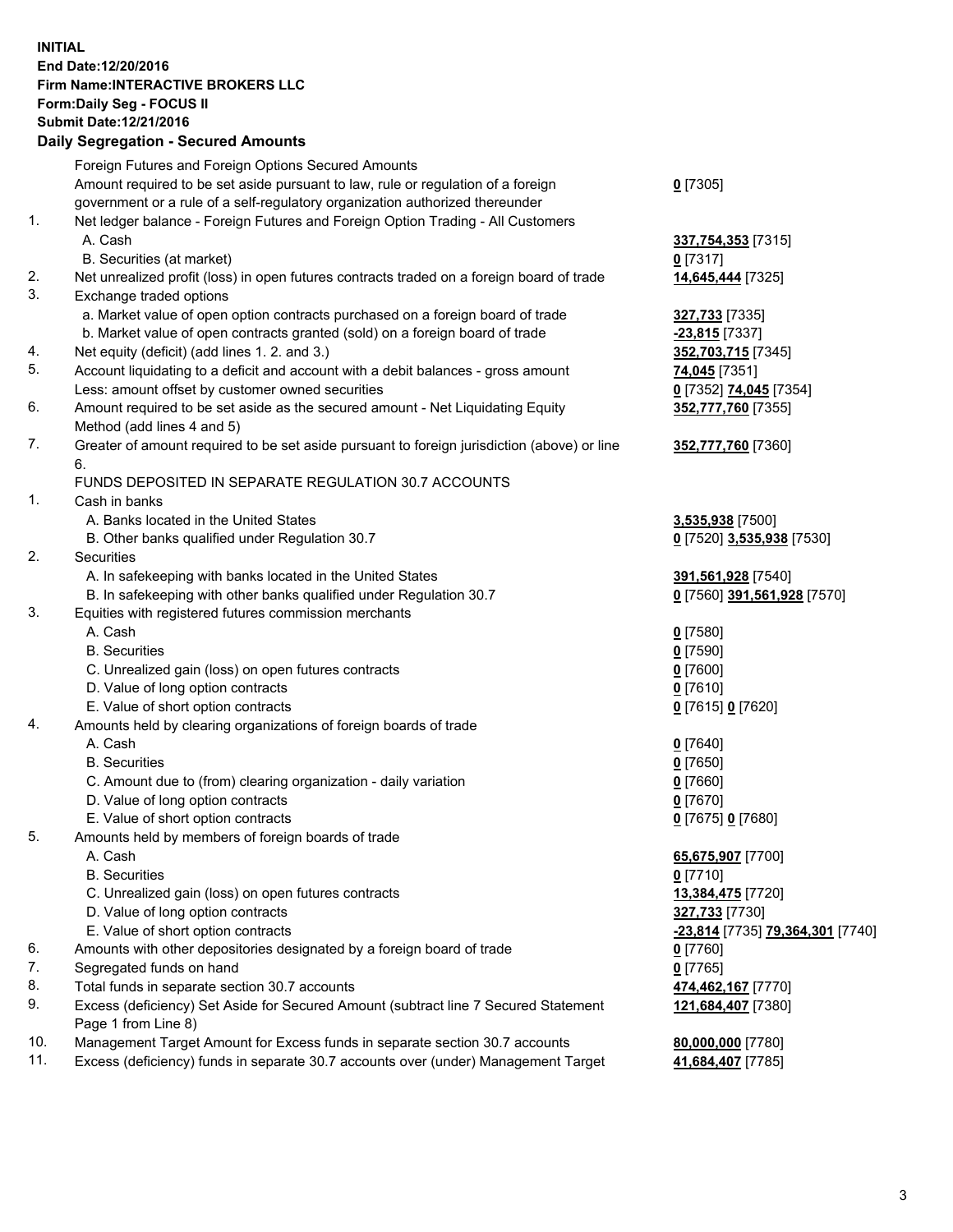**INITIAL End Date:12/20/2016 Firm Name:INTERACTIVE BROKERS LLC Form:Daily Seg - FOCUS II Submit Date:12/21/2016 Daily Segregation - Segregation Statement** SEGREGATION REQUIREMENTS(Section 4d(2) of the CEAct) 1. Net ledger balance A. Cash **3,173,722,236** [7010] B. Securities (at market) **0** [7020] 2. Net unrealized profit (loss) in open futures contracts traded on a contract market **-51,601,637** [7030] 3. Exchange traded options A. Add market value of open option contracts purchased on a contract market **109,098,006** [7032] B. Deduct market value of open option contracts granted (sold) on a contract market **-197,647,025** [7033] 4. Net equity (deficit) (add lines 1, 2 and 3) **3,033,571,580** [7040] 5. Accounts liquidating to a deficit and accounts with debit balances - gross amount **406,103** [7045] Less: amount offset by customer securities **0** [7047] **406,103** [7050] 6. Amount required to be segregated (add lines 4 and 5) **3,033,977,683** [7060] FUNDS IN SEGREGATED ACCOUNTS 7. Deposited in segregated funds bank accounts A. Cash **72,709,574** [7070] B. Securities representing investments of customers' funds (at market) **2,081,193,487** [7080] C. Securities held for particular customers or option customers in lieu of cash (at market) **0** [7090] 8. Margins on deposit with derivatives clearing organizations of contract markets A. Cash **22,519,381** [7100] B. Securities representing investments of customers' funds (at market) **1,232,515,568** [7110] C. Securities held for particular customers or option customers in lieu of cash (at market) **0** [7120] 9. Net settlement from (to) derivatives clearing organizations of contract markets **-736,318** [7130] 10. Exchange traded options A. Value of open long option contracts **109,107,219** [7132] B. Value of open short option contracts **-197,608,051** [7133] 11. Net equities with other FCMs A. Net liquidating equity **0** [7140] B. Securities representing investments of customers' funds (at market) **0** [7160] C. Securities held for particular customers or option customers in lieu of cash (at market) **0** [7170] 12. Segregated funds on hand **0** [7150] 13. Total amount in segregation (add lines 7 through 12) **3,319,700,860** [7180] 14. Excess (deficiency) funds in segregation (subtract line 6 from line 13) **285,723,177** [7190] 15. Management Target Amount for Excess funds in segregation **155,000,000** [7194] 16. Excess (deficiency) funds in segregation over (under) Management Target Amount **130,723,177** [7198]

Excess